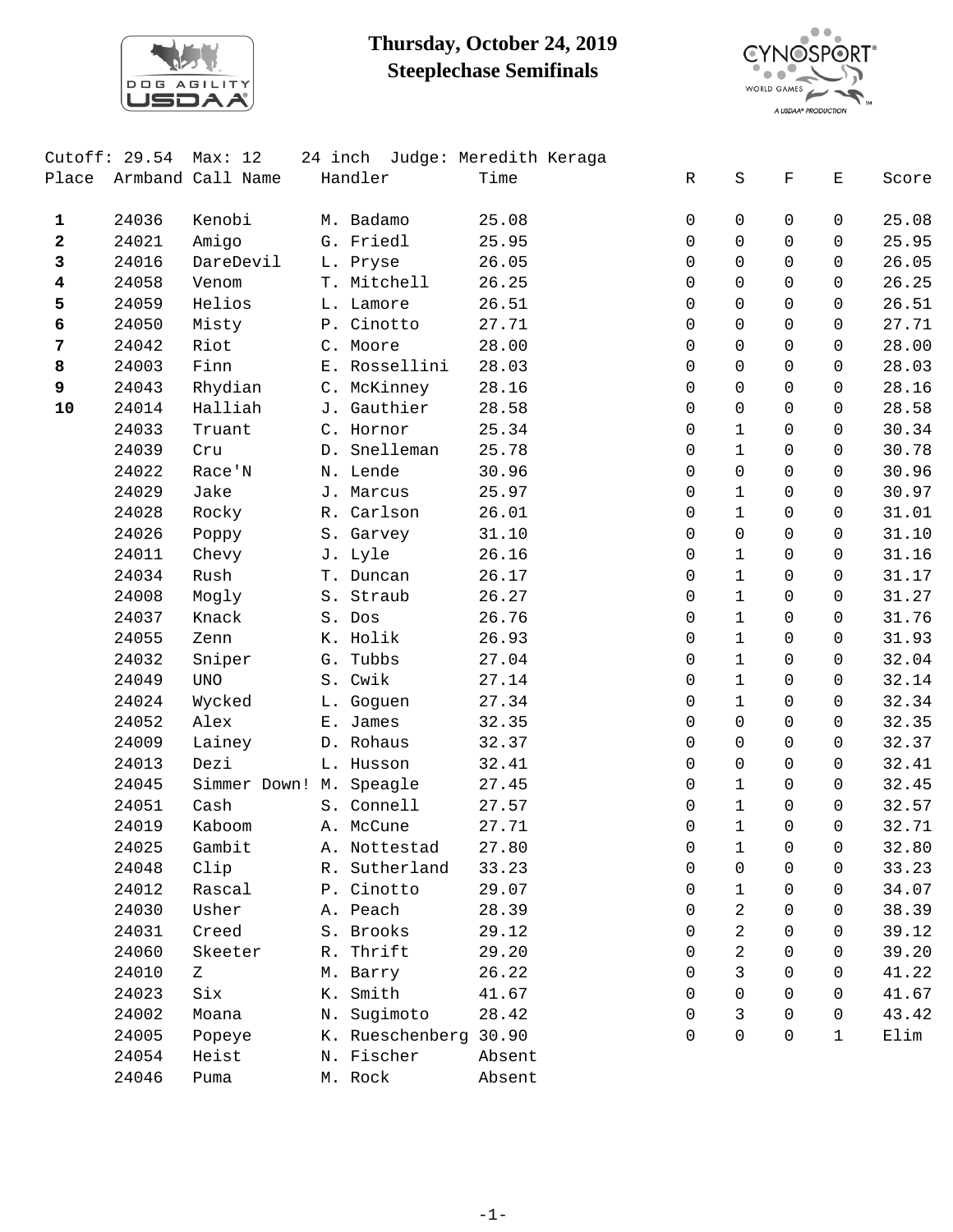|              | Cutoff: 29.05 | Max: 20                |                | 22 inch Judge: Meredith Keraga |             |                |              |              |       |
|--------------|---------------|------------------------|----------------|--------------------------------|-------------|----------------|--------------|--------------|-------|
| Place        |               | Armband Call Name      | Handler        | Time                           | R           | $\rm S$        | F            | Ε            | Score |
| $\mathbf{1}$ | 22100         | Tempo                  | B. Henning     | 24.95                          | 0           | 0              | 0            | 0            | 24.95 |
| $\mathbf{2}$ | 22129         | Kidd                   | K. Holik       | 25.30                          | $\mathbf 0$ | $\mathbf 0$    | 0            | 0            | 25.30 |
| 3            | 22109         | Rich                   | M. Grant       | 25.54                          | 0           | $\mathbf 0$    | $\Omega$     | 0            | 25.54 |
| 4            | 22011         | Fargo                  | K. Wells       | 25.62                          | $\Omega$    | 0              | $\Omega$     | 0            | 25.62 |
| 5            | 22003         | Ruckus                 | J. Gerhard     | 25.80                          | $\Omega$    | $\mathbf 0$    | $\Omega$     | 0            | 25.80 |
| 6            | 22138         | Jedi So                | K. Solberg     | 26.02                          | 0           | 0              | $\mathbf 0$  | 0            | 26.02 |
| 7            | 22113         | Kelvin                 | K. Moureaux    | 26.04                          | 0           | $\mathbf 0$    | 0            | 0            | 26.04 |
| 8            | 22108         | Bindi Sue              | K. Miller      | 26.23                          | $\Omega$    | $\mathbf 0$    | $\Omega$     | 0            | 26.23 |
| 9            | 22096         | Bright                 | R. Sanders     | 26.25                          | 0           | $\mathbf 0$    | $\Omega$     | 0            | 26.25 |
| ${\bf 10}$   | 22142         | Jolt                   | T. Millet      | 26.33                          | $\mathbf 0$ | 0              | $\mathbf 0$  | 0            | 26.33 |
| 11           | 22008         | Vim                    | K. Terrill     | 26.44                          | 0           | $\mathbf 0$    | 0            | 0            | 26.44 |
| 12           | 22090         | Jagger                 | B. Hill        | 26.56                          | $\Omega$    | 0              | $\Omega$     | 0            | 26.56 |
| 13           | 22056         | Seven                  | R. LaRocque    | 26.60                          | $\Omega$    | 0              | $\Omega$     | 0            | 26.60 |
| 14           | 22135         | Bodie                  | J. Kronbach    | 26.71                          | $\mathbf 0$ | 0              | $\mathbf 0$  | 0            | 26.71 |
| 15           | 22024         | Score                  | R. Thrift      | 26.89                          | 0           | $\mathbf 0$    | $\mathbf 0$  | 0            | 26.89 |
| 16           | 22134         | Reese                  | C. Ragan       | 27.21                          | $\Omega$    | $\mathbf 0$    | $\Omega$     | $\Omega$     | 27.21 |
| 17           | 22139         | Moon S                 | D. Scott       | 27.27                          | $\Omega$    | $\Omega$       | $\Omega$     | $\Omega$     | 27.27 |
| 18           | 22039         | Striker                | R. Carlson     | 27.27                          | $\mathbf 0$ | $\mathbf 0$    | $\mathbf 0$  | 0            | 27.27 |
| 19           | 22153         | Chapter                | A. Alfonso     | 27.32                          | 0           | $\mathbf 0$    | 0            | 0            | 27.32 |
| 20           | 22019         | Tease                  | S. Vicary      | 27.50                          | $\Omega$    | $\Omega$       | $\Omega$     | $\Omega$     | 27.50 |
| 21           | 22007         | Graphene               | P. Simpson     | 27.51                          | 0           | $\mathbf 0$    | 0            | 0            | 27.51 |
| 22           | 22088         | Franky                 | B. Baker       | 27.60                          | $\Omega$    | 0              | 0            | 0            | 27.60 |
| 23           | 22028         | Gunner                 | L. Elson       | 27.64                          | $\Omega$    | $\mathbf 0$    | $\Omega$     | 0            | 27.64 |
| 24           | 22107         | Ender                  | F. Ferraiuolo  | 27.67                          | $\mathbf 0$ | $\mathbf 0$    | 0            | 0            | 27.67 |
| 25           | 22117         | Jedi St                | J. Steinbach   | 27.68                          | 0           | $\mathbf 0$    | $\Omega$     | 0            | 27.68 |
| 26           | 22074         | Norm                   | D. Rohaus      | 27.68                          | $\Omega$    | 0              | $\Omega$     | 0            | 27.68 |
| 27           | 22077         | Ziggy Marley L. Jacobs |                | 27.96                          | 0           | $\mathbf 0$    | $\mathbf 0$  | 0            | 27.96 |
| 28           | 22044         | Blitz K. Rohr          |                | 28.05                          | 0           | $\mathsf{O}$   | $\mathsf{O}$ | $\mathsf{O}$ | 28.05 |
| 29           | 22104         | Venture                | N. Levesque    | 28.08                          | 0           | 0              | 0            | 0            | 28.08 |
| 30           | 22033         | Truth                  | A. Carter      | 28.29                          | $\Omega$    | $\Omega$       | $\Omega$     | 0            | 28.29 |
| 31           | 22070         | Cayman                 | N. Nance       | 28.32                          | $\Omega$    | $\Omega$       | $\Omega$     | 0            | 28.32 |
| 32           | 22048         | Baru                   | S. Josselyn    | 28.37                          | 0           | $\overline{0}$ | 0            | 0            | 28.37 |
| 33           | 22086         | Ryker                  | D. Spence      | 28.49                          | 0           | 0              | $\Omega$     | 0            | 28.49 |
| 34           | 22035         | Spiff                  | S. Haigler     | 28.60                          | 0           | $\Omega$       | 0            | 0            | 28.60 |
| 35           | 22147         | Fia                    | C. Holm        | 28.61                          | $\Omega$    | $\Omega$       | $\Omega$     | 0            | 28.61 |
| 36           | 22032         | Strider                | D. Lukas       | 28.71                          | 0           | $\overline{0}$ | 0            | 0            | 28.71 |
| 37           | 22125         | Nitro                  | G. Nieder      | 28.82                          | 0           | 0              | $\Omega$     | 0            | 28.82 |
|              | 22079         | Stoked                 | S. Ross        | 29.30                          | $\Omega$    | $\Omega$       | $\Omega$     | 0            | 29.30 |
|              | 22130         | Banshee                | K. Miller      | 29.36                          | $\Omega$    | $\Omega$       | $\Omega$     | 0            | 29.36 |
|              | 22018         | Ping                   | D. Sanders     | 29.43                          | $\Omega$    | $\mathbf 0$    | $\Omega$     | 0            | 29.43 |
|              | 22140         | Mystery                | A. Reinkemeyer | 25.40                          | 0           | $\mathbf 1$    | 0            | 0            | 30.40 |
|              | 22054         | Charlie                | W. Crawshaw    | 30.41                          | 0           | $\mathbf 0$    | 0            | 0            | 30.41 |
|              |               |                        |                |                                |             |                |              |              |       |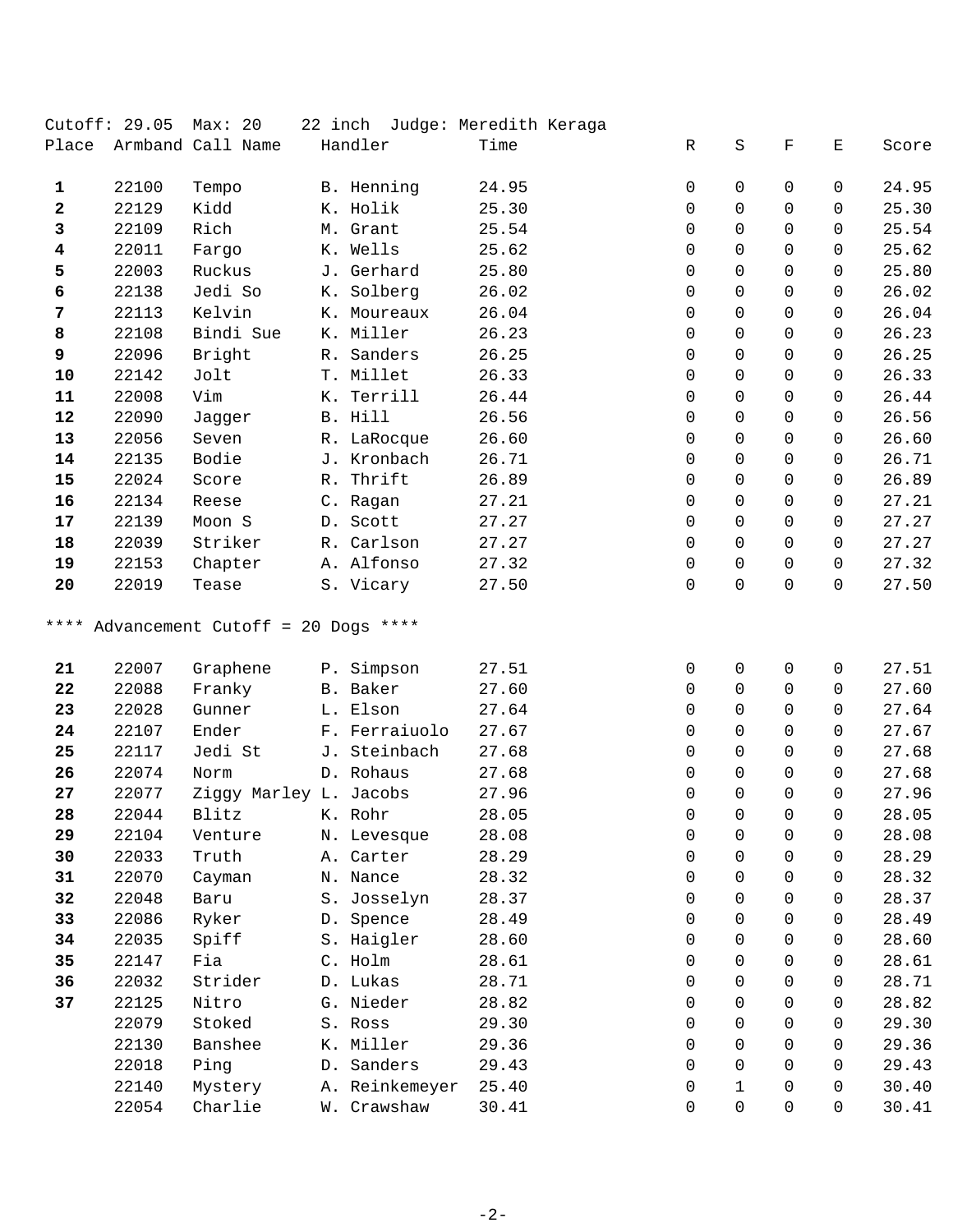| 22127 | Gypsy      |    | S. Knill      | 30.42   | 0        | 0            | $\Omega$            | 0            | 30.42 |
|-------|------------|----|---------------|---------|----------|--------------|---------------------|--------------|-------|
| 22002 | Mesa       |    | B. Ortale     | 30.62   | 0        | 0            | 0                   | 0            | 30.62 |
| 22082 | Amp C      |    | L. Cope       | 25.68   | 0        | $\mathbf{1}$ | 0                   | 0            | 30.68 |
| 22004 | Angel      |    | W. Crawshaw   | 30.71   | 0        | 0            | 0                   | 0            | 30.71 |
| 22014 | Bacon      |    | T. Golden     | 30.98   | 0        | $\mathbf 0$  | 0                   | 0            | 30.98 |
| 22071 | Taken      |    | W. Peluse     | 26.45   | 0        | $\mathbf{1}$ | 0                   | 0            | 31.45 |
| 22015 | Lilu       |    | N. O'Brien    | 31.50   | 0        | $\mathbf 0$  | 0                   | 0            | 31.50 |
| 22030 | Artie Ross |    | L. Rose       | 32.03   | 0        | 0            | 0                   | 0            | 32.03 |
| 22083 | River      |    | D. McCormick  | 32.08   | 0        | $\mathbf 0$  | 0                   | 0            | 32.08 |
| 22065 | Peat       |    | S. Duke       | 27.20   | 0        | $\mathbf{1}$ | 0                   | 0            | 32.20 |
| 22034 | Aero       |    | R. Clark      | 32.27   | 0        | $\mathbf 0$  | 0                   | 0            | 32.27 |
| 22036 | Jiffy      |    | L. Brigante   | 27.34   | 0        | $\mathbf{1}$ | 0                   | 0            | 32.34 |
| 22102 | Denali     |    | J. Bonsignore | 27.36   | 0        | $\mathbf{1}$ | 0                   | 0            | 32.36 |
| 22149 | Kaiden     |    | R. Taylor     | 32.50   | 0        | $\mathbf 0$  | 0                   | 0            | 32.50 |
| 22064 | Swig       |    | R. King       | 27.85   | 0        | $\mathbf{1}$ | 0                   | 0            | 32.85 |
| 22115 | Desmond    |    | D. Davis      | 27.90   | 0        | $\mathbf{1}$ | 0                   | 0            | 32.90 |
| 22025 | Celebrate  |    | S. Loos       | 27.90   | 0        | $\mathbf{1}$ | 0                   | 0            | 32.90 |
| 22078 | #Winning   |    | M. Hanson     | 27.93   | 0        | $\mathbf{1}$ | 0                   | 0            | 32.93 |
| 22132 | Nebraska   |    | A. Eifert     | 33.23   | 0        | $\Omega$     | 0                   | 0            | 33.23 |
| 22106 | Torque     |    | D. Cresswell  | 33.51   | 0        | $\mathbf 0$  | $\mathbf 0$         | 0            | 33.51 |
| 22101 | Bo         |    | C. Bowers     | 28.65   | 0        | $\mathbf 1$  | 0                   | 0            | 33.65 |
| 22131 | Ast'N      |    | N. Lende      | 33.76   | 0        | $\mathbf 0$  | 0                   | 0            | 33.76 |
| 22069 | Ariel Ray  |    | J. Chen       | 28.81   | 0        | $\mathbf{1}$ | 0                   | 0            | 33.81 |
| 22123 | Wager W    |    | J. Watson     | 29.41   | 0        | $\mathbf 1$  | 0                   | 0            | 34.41 |
| 22119 | Brio       |    | J. Faulkner   | 34.52   | 0        | 0            | $\mathsf{O}\xspace$ | 0            | 34.52 |
| 22094 | Flair      |    | A. Abbott     | 34.90   | 0        | $\mathbf 0$  | 0                   | 0            | 34.90 |
| 22029 | Glance     |    | S. Dos        | 30.10   | 0        | $\mathbf{1}$ | 0                   | 0            | 35.10 |
| 22013 | Ignite     |    | S. Rolek      | 35.29   | 0        | $\mathbf 0$  | $\mathbf 0$         | 0            | 35.29 |
| 22136 | Faith      |    | J. Moll       | 33.42   | 0        | $\mathbf 1$  | 0                   | 0            | 38.42 |
| 22020 | Burst      |    | T. Smorch     | 24.69   | 0        | 3            | 0                   | 0            | 39.69 |
| 22027 | Unpyo      | К. | Tanabe        | 30.48   | 0        | 2            | 0                   | $\mathbf 0$  | 40.48 |
| 22148 | Keg        |    | K. Cetrulo    | 28.99   | 0        | $\mathbf 0$  | $\Omega$            | $\mathbf{1}$ | Elim  |
| 22022 | Outspoken  |    | A. Peach      | No Time | 0        | $\mathsf 0$  | 0                   | $\mathbf{1}$ | Elim  |
| 22111 | Zim        |    | M. Behrens    | No Time | 0        | $\mathbf 0$  | $\mathbf 0$         | $\mathbf 1$  | Elim  |
| 22063 | Full Tilt  | G. | Miholics      | No Time | 0        | $\Omega$     | 0                   | 1            | Elim  |
| 22059 | Zoey       |    | E. Momiyama   | 35.79   | 0        | $\Omega$     | $\Omega$            | $\mathbf{1}$ | Elim  |
| 22058 | Bode       |    | J. Harris     | 35.42   | 0        | $\Omega$     | 0                   | $\mathbf{1}$ | Elim  |
| 22046 | Ritz       |    | N. Houghton   | No Time | 0        | $\Omega$     | 0                   | 1            | Elim  |
| 22037 | Nile       |    | J. York       | 29.02   | $\Omega$ | $\Omega$     | $\Omega$            | $\mathbf{1}$ | Elim  |
| 22128 | Harley     |    | B. Rutkowski  | 39.31   | $\Omega$ | $\Omega$     | $\Omega$            | $\mathbf{1}$ | Elim  |
| 22066 | Bounce     |    | L. Williams   | 34.91   | 0        | $\Omega$     | 0                   | $\mathbf{1}$ | Elim  |
| 22122 | Smartie    |    | S. Goodwin    | 27.41   | 0        | 0            | $\Omega$            | $\mathbf{1}$ | Elim  |
| 22141 | Fever      |    | S. Westcott   | 34.90   | 0        | $\mathbf 0$  | $\mathbf 0$         | $\mathbf{1}$ | Elim  |
| 22118 | Boogie     |    | P. Friauf     | Absent  |          |              |                     |              |       |
|       |            |    |               |         |          |              |                     |              |       |

|              |                           |         | Cutoff: 30.39 Max: 12 20 inch Judge: Meredith Keraga |  |  |                             |
|--------------|---------------------------|---------|------------------------------------------------------|--|--|-----------------------------|
|              | Place Armband Call Name   | Handler | Time                                                 |  |  | R S F E Score               |
|              |                           |         |                                                      |  |  |                             |
| $\mathbf{1}$ | 20074 Taupe This! A. Zerm |         | 25.57                                                |  |  | $0 \t 0 \t 0 \t 0 \t 25.57$ |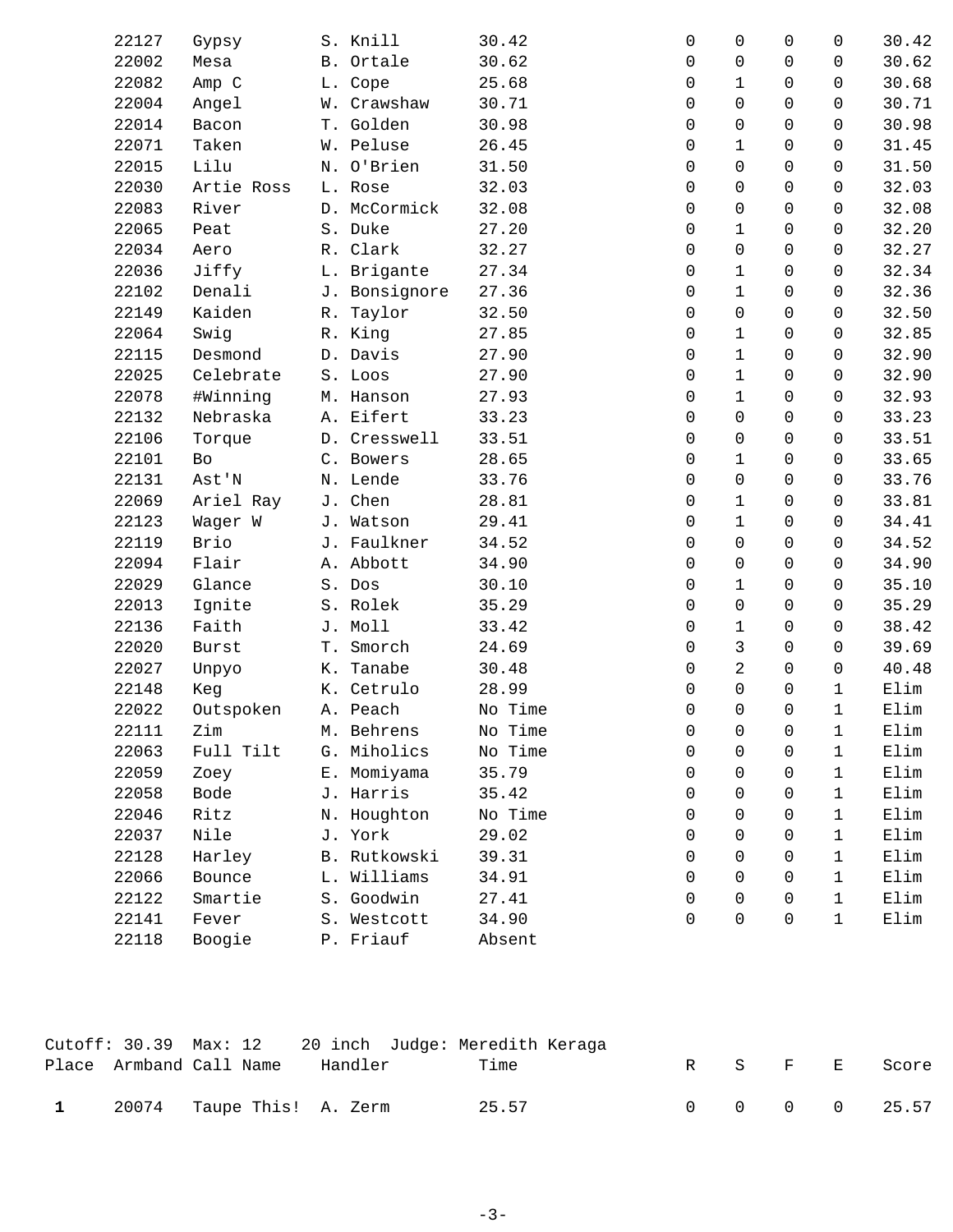| 2                       | 20058 | Glory                                  | R. Downs       | 26.49   | $\mathbf 0$ | $\mathbf 0$         | $\mathbf 0$ | $\mathbf 0$  | 26.49 |
|-------------------------|-------|----------------------------------------|----------------|---------|-------------|---------------------|-------------|--------------|-------|
| 3                       | 20036 | Lagniappe                              | K. Topham      | 27.24   | 0           | $\mathbf 0$         | $\mathbf 0$ | $\mathbf 0$  | 27.24 |
| $\overline{\mathbf{4}}$ | 20017 | Joss                                   | L. Johns       | 27.52   | 0           | $\Omega$            | $\Omega$    | $\Omega$     | 27.52 |
| 5                       | 20046 | Jelly Bel C. Laria                     |                | 27.53   | $\mathbf 0$ | 0                   | $\Omega$    | $\mathbf 0$  | 27.53 |
| 6                       | 20037 | Legion                                 | M. Kopka       | 27.56   | $\Omega$    | $\Omega$            | $\Omega$    | $\Omega$     | 27.56 |
| $\overline{7}$          | 20055 | Chica                                  | R. Chilibeck   | 27.57   | $\mathbf 0$ | $\Omega$            | $\Omega$    | $\mathbf 0$  | 27.57 |
| 8                       | 20054 | Bendetta                               | K. Dowis       | 27.63   | $\mathbf 0$ | 0                   | 0           | $\mathbf 0$  | 27.63 |
| 9                       | 20076 | Deja Vu                                | B. Kelly       | 27.79   | $\Omega$    | $\Omega$            | $\Omega$    | $\mathbf 0$  | 27.79 |
| 10                      | 20057 | Kat                                    | E. Ampleford   | 27.85   | $\mathbf 0$ | $\Omega$            | $\Omega$    | $\mathbf 0$  | 27.85 |
| ${\bf 11}$              | 20079 | Mint                                   | S. Duke        | 28.49   | $\Omega$    | $\Omega$            | $\Omega$    | $\Omega$     | 28.49 |
| 12                      | 20040 | Jetter                                 | R. Marquez     | 28.71   | $\Omega$    | $\Omega$            | $\Omega$    | $\Omega$     | 28.71 |
|                         |       | **** Advancement Cutoff = 12 Dogs **** |                |         |             |                     |             |              |       |
| 13                      | 20031 | Katy                                   | F. Nitta       | 29.63   | 0           | $\mathsf{O}\xspace$ | 0           | 0            | 29.63 |
| 14                      | 20018 | P!nk                                   | J. Crank       | 24.95   | 0           | $\mathbf{1}$        | $\Omega$    | $\mathbf 0$  | 29.95 |
|                         | 20013 | Crave                                  | J. Siegel      | 30.41   | $\mathbf 0$ | $\mathbf 0$         | $\Omega$    | $\mathbf 0$  | 30.41 |
|                         | 20047 | Snips                                  | D. Kurtz       | 25.56   | $\Omega$    | $\mathbf{1}$        | $\Omega$    | $\Omega$     | 30.56 |
|                         | 20073 | Whit                                   | T. Fulmer      | 30.92   | $\mathbf 0$ | $\mathbf 0$         | $\Omega$    | $\mathbf 0$  | 30.92 |
|                         | 20067 | Lyric                                  | K. Kent        | 26.09   | 0           | $\mathbf{1}$        | $\Omega$    | $\Omega$     | 31.09 |
|                         | 20024 | Talla                                  | S. Jones       | 31.34   | 0           | $\Omega$            | $\Omega$    | 0            | 31.34 |
|                         | 20030 | May-tal                                | L. Novick      | 31.34   | 0           | 0                   | 0           | $\mathbf 0$  | 31.34 |
|                         | 20068 | EPI                                    | K. Barton      | 32.71   | 0           | 0                   | $\Omega$    | 0            | 32.71 |
|                         | 20007 | Tally                                  | K. Nielsen     | 27.92   | $\mathbf 0$ | $\mathbf{1}$        | $\Omega$    | 0            | 32.92 |
|                         | 20022 | DeWalt                                 | V. Madeiros    | 28.46   | 0           | $\mathbf{1}$        | 0           | 0            | 33.46 |
|                         | 20071 | Electra                                | R. Segui       | 29.04   | $\mathbf 0$ | $\mathbf{1}$        | $\Omega$    | 0            | 34.04 |
|                         | 20077 | Feist                                  | V. Booth       | 35.75   | $\mathbf 0$ | 0                   | 0           | $\mathbf 0$  | 35.75 |
|                         | 20069 | Sloane Ra C. Holmes                    |                | 26.06   | 0           | $\overline{2}$      | $\Omega$    | 0            | 36.06 |
|                         | 20028 | Yuli                                   | L. Greene      | 31.64   | $\mathbf 0$ | $\mathbf{1}$        | 0           | 0            | 36.64 |
|                         | 20049 | Kanna                                  | M. Wakabayashi | 35.27   | 0           | $\mathbf 1$         | $\Omega$    | 0            | 40.27 |
|                         | 20025 | Gremlin                                | C. Bridgwood   | 36.98   | 0           | $\overline{a}$      | 0           | $\mathbf 0$  | 46.98 |
|                         | 20056 | Abby                                   | K. Ketner      | 29.97   | 0           | 0                   | 0           | $\mathbf 1$  | Elim  |
|                         | 20052 | Kona                                   | J. Losey       | 44.32   | 0           | $\mathbf 0$         | 0           | $\mathbf{1}$ | Elim  |
|                         | 20033 | Rayn                                   | L. Bussing     | 34.43   | $\mathsf 0$ | $\mathsf 0$         | 0           | $\mathbf{1}$ | Elim  |
|                         | 20004 | Kindle                                 | K. Schaefer    | No Time | $\mathsf 0$ | $\mathsf{O}\xspace$ | 0           | $\mathbf{1}$ | Elim  |
|                         | 20075 | Velo                                   | M. Speagle     | Absent  |             |                     |             |              |       |
|                         | 20006 | Zin                                    | S. Anderson    | Absent  |             |                     |             |              |       |

|              | Cutoff: 30.05 | Max: 12           | 16 inch      | Judge: Meredith Keraga |   |          |          |          |       |
|--------------|---------------|-------------------|--------------|------------------------|---|----------|----------|----------|-------|
| Place        |               | Armband Call Name | Handler      | Time                   | R | S        | F        | Е        | Score |
|              | 16046         | Moose             | Y. Amano     | 25.76                  | 0 | 0        | 0        | 0        | 25.76 |
| $\mathbf{2}$ | 16023         | Swift             | J. Crank     | 26.20                  | 0 | $\Omega$ | 0        | 0        | 26.20 |
| 3            | 16002         | Maddie            | J. Williams  | 26.44                  | 0 | $\Omega$ | 0        | $\Omega$ | 26.44 |
| 4            | 16021         | Brodie            | E. Robinson  | 26.46                  | 0 | $\Omega$ | $\Omega$ | $\Omega$ | 26.46 |
| 5            | 16007         | Tempest           | J. Reilly    | 26.51                  | 0 | $\Omega$ | 0        | 0        | 26.51 |
| 6            | 16016         | Journey           | A. Petrochko | 26.77                  | 0 | $\Omega$ | $\Omega$ | $\Omega$ | 26.77 |
| 7            | 16008         | Joose             | K. Ferquson  | 27.49                  | 0 | $\Omega$ | $\Omega$ | $\Omega$ | 27.49 |
| 8            | 16025         | Anthem            | D. Lombard   | 28.16                  | 0 | $\Omega$ | 0        | $\Omega$ | 28.16 |
|              |               |                   |              |                        |   |          |          |          |       |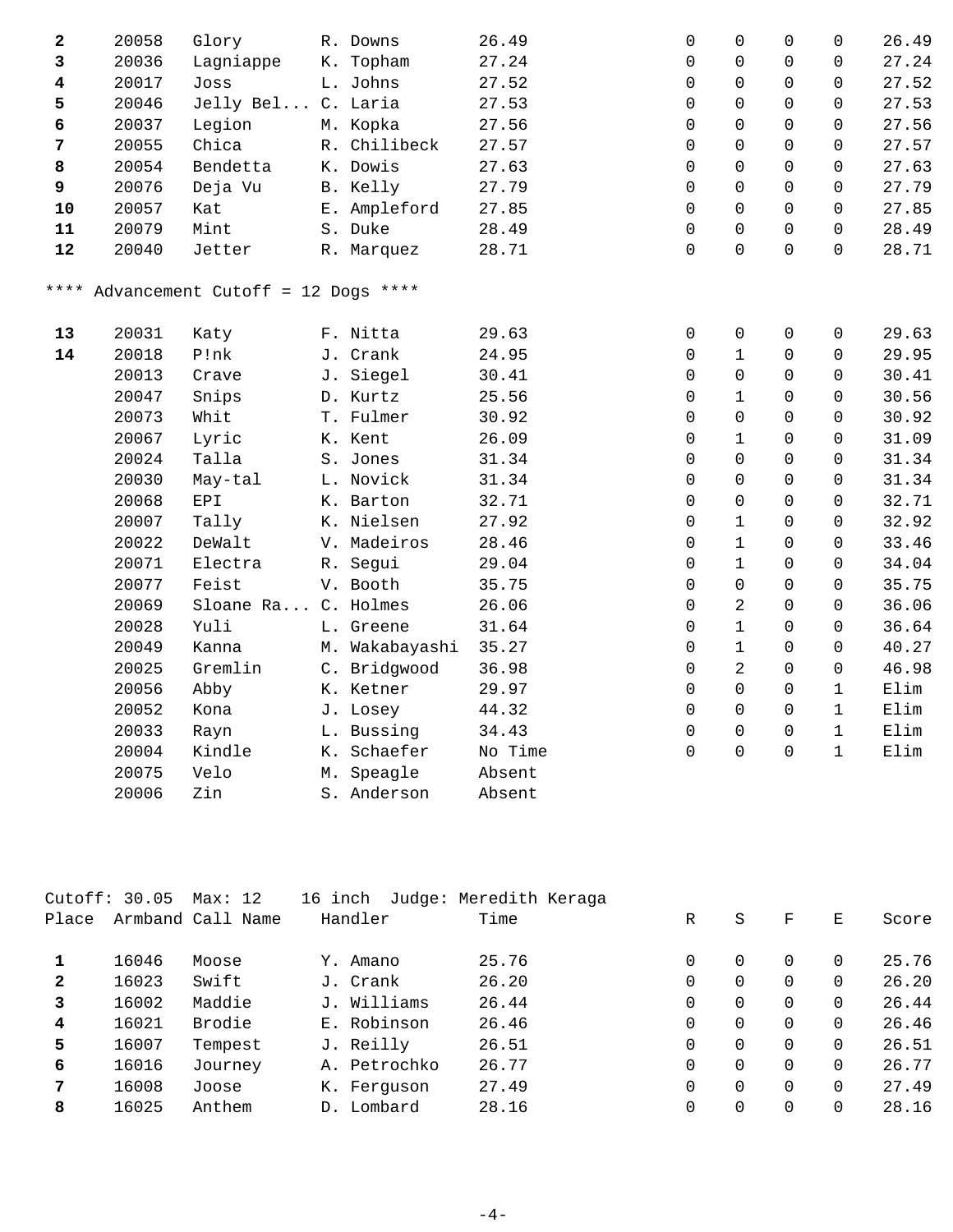| 9          | 16041 | Tempo                             | T. McClung       | 28.34  | 0        | $\mathbf 0$         | $\mathbf 0$ | $\mathbf 0$  | 28.34 |
|------------|-------|-----------------------------------|------------------|--------|----------|---------------------|-------------|--------------|-------|
| 10         | 16018 | Lucky                             | J. Crank         | 28.74  | 0        | $\mathsf{O}$        | $\Omega$    | 0            | 28.74 |
| ${\bf 11}$ | 16004 | Tuukka                            | L. Thibodeau     | 29.50  | 0        | $\mathbf 0$         | $\Omega$    | $\mathbf 0$  | 29.50 |
| 12         | 16029 | Colt                              | J. Thomas        | 29.78  | $\Omega$ | $\Omega$            | $\Omega$    | $\Omega$     | 29.78 |
| * * * *    |       | Advancement Cutoff = 12 Dogs **** |                  |        |          |                     |             |              |       |
|            | 16011 | Deacon                            | E. Blanchard     | 30.23  | 0        | 0                   | 0           | 0            | 30.23 |
|            | 16033 | Char-Lee                          | M. Maeda         | 30.35  | 0        | $\mathbf 0$         | 0           | 0            | 30.35 |
|            | 16010 | Singa                             | A. Tay           | 30.36  | 0        | $\mathbf 0$         | $\Omega$    | $\Omega$     | 30.36 |
|            | 16049 | Prize                             | K. Moureaux      | 25.61  | 0        | $\mathbf 1$         | 0           | 0            | 30.61 |
|            | 16050 | Porter                            | M. Obidinski     | 30.68  | 0        | $\mathbf 0$         | $\Omega$    | $\Omega$     | 30.68 |
|            | 16057 | D'Artagnan                        | E. Zalo          | 30.98  | 0        | $\mathsf{O}\xspace$ | 0           | $\mathbf 0$  | 30.98 |
|            | 16012 | Swindle                           | A. Beasley       | 31.57  | 0        | $\mathsf{O}$        | $\Omega$    | $\mathbf 0$  | 31.57 |
|            | 16035 | Snafu                             | P. Reid          | 31.93  | 0        | $\mathbf 0$         | $\Omega$    | $\mathbf 0$  | 31.93 |
|            | 16014 | Decker                            | R. Newman        | 26.96  | 0        | $\mathbf{1}$        | $\Omega$    | $\mathbf 0$  | 31.96 |
|            | 16028 | Streak                            | S. Crank         | 32.47  | 0        | 0                   | $\Omega$    | $\mathbf 0$  | 32.47 |
|            | 16022 | Krieger                           | J. Massey        | 28.14  | $\Omega$ | $\mathbf{1}$        | $\Omega$    | $\Omega$     | 33.14 |
|            | 16039 | Rev                               | M. Brown         | 28.36  | 0        | $\mathbf 1$         | $\Omega$    | $\mathbf 0$  | 33.36 |
|            | 16017 | Teddy                             | S. Lohrer        | 28.39  | $\Omega$ | $\mathbf{1}$        | $\Omega$    | $\mathbf 0$  | 33.39 |
|            | 16044 | Andreu                            | K. McGuire       | 33.44  | 0        | 0                   | 0           | 0            | 33.44 |
|            | 16034 | Fuji                              | M. Powers        | 33.46  | 0        | 0                   | $\mathbf 0$ | $\Omega$     | 33.46 |
|            | 16056 | Jillaroo                          | H. Smith         | 35.44  | 0        | $\mathsf{O}\xspace$ | 0           | $\mathbf 0$  | 35.44 |
|            | 16015 | Spark                             | K. Ostiguy       | 36.47  | 0        | $\mathbf 0$         | $\mathbf 0$ | $\mathsf{O}$ | 36.47 |
|            | 16032 | Jet                               | A. Spitters      | 36.77  | 0        | $\mathbf 0$         | $\Omega$    | $\mathbf 0$  | 36.77 |
|            | 16037 | Indi                              | C. Brew          | 33.16  | 0        | $\mathbf{1}$        | $\Omega$    | $\mathsf{O}$ | 38.16 |
|            | 16059 | Pawley                            | A. Cook          | 37.78  | 0        | $\mathbf 1$         | $\Omega$    | $\mathbf 0$  | 42.78 |
|            | 16043 | Brittan                           | J. Cowger        | 38.78  | 0        | $\mathbf{1}$        | $\Omega$    | $\Omega$     | 43.78 |
|            | 16058 | Flare                             | I. Owen          | 49.40  | 0        | $\mathsf{O}$        | $\Omega$    | $\mathbf 0$  | 49.40 |
|            | 16030 | Polka-Dot                         | E. Evans         | 30.82  | 0        | $\Omega$            | $\Omega$    | $\mathbf{1}$ | Elim  |
|            | 16051 | Della                             | D. Jacques       | 34.54  | 0        | $\Omega$            | $\Omega$    | $\mathbf{1}$ | Elim  |
|            | 16024 | Motown                            | S. Bekaert       | 44.93  | 0        | $\Omega$            | $\Omega$    | $\mathbf{1}$ | Elim  |
|            | 16031 | Zoey                              | A. Crow          | 31.28  | 0        | $\mathbf 0$         | 0           | $\mathbf{1}$ | Elim  |
|            | 16003 | Grape                             | <b>B.</b> Thomas | 76.47  | 0        | $\mathbf 0$         | 0           | $\mathbf{1}$ | Elim  |
|            | 16055 | Luna                              | S. Spezia        | Absent |          |                     |             |              |       |
|            | 16054 | Stripe                            | M. Mantell       | Absent |          |                     |             |              |       |

|              | Cutoff: 32.68 | Max: 8            | 14 inch  |              | Judge: Meredith Keraga |   |          |          |          |       |
|--------------|---------------|-------------------|----------|--------------|------------------------|---|----------|----------|----------|-------|
| Place        |               | Armband Call Name | Handler  |              | Time                   | R | S        | F        | Е        | Score |
|              | 14025         | Marti             |          | M. Dougherty | 27.78                  | 0 | 0        | $\Omega$ | 0        | 27.78 |
| $\mathbf{2}$ | 14013         | Stripper          | S. Crank |              | 28.60                  | 0 | $\Omega$ |          | $\Omega$ | 28.60 |
| 3            | 14009         | Keen              |          | B. Martin    | 28.88                  | 0 | 0        | $\Omega$ | $\Omega$ | 28.88 |
| 4            | 14015         | Ami               | M. Naito |              | 30.03                  | 0 | $\Omega$ | $\Omega$ | $\Omega$ | 30.03 |
| 5            | 14021         | Portia            |          | L. Galgano   | 30.19                  | 0 | $\Omega$ | $\Omega$ | $\Omega$ | 30.19 |
| 6            | 14011         | Venture           |          | J. Lavalley  | 30.24                  | 0 | 0        | $\Omega$ | $\Omega$ | 30.24 |
| 7            | 14029         | Friday            |          | C. McClernon | 31.03                  | 0 | $\Omega$ | $\Omega$ | $\Omega$ | 31.03 |
| 8            | 14031         | Connie            |          | N. Kishino   | 31.72                  | 0 | 0        |          | 0        | 31.72 |
|              |               |                   |          |              |                        |   |          |          |          |       |

\*\*\*\* Advancement Cutoff = 8 Dogs \*\*\*\*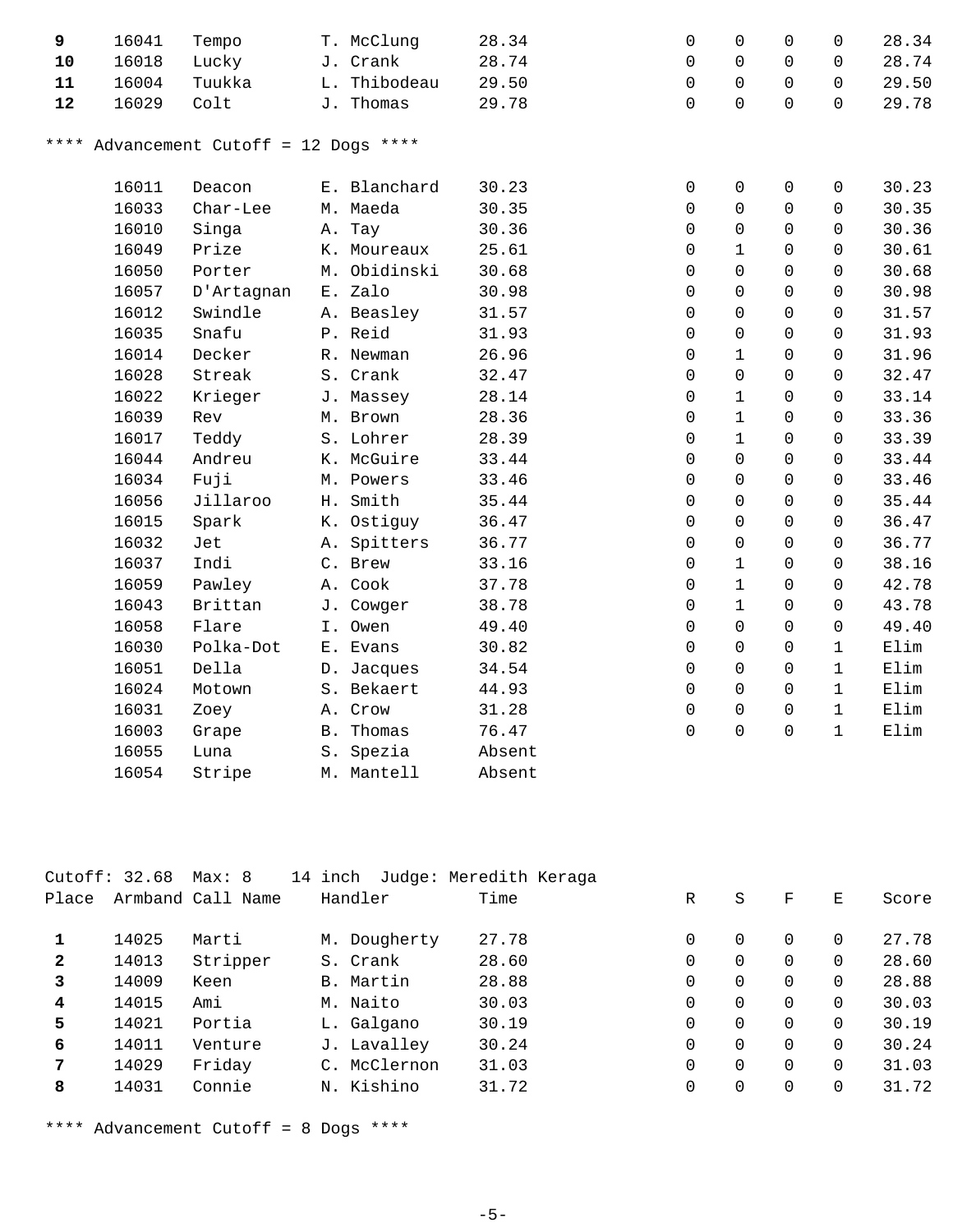| 9  | 14006 | Britain | B. Pinder    | 31.91 | 0        | 0            | $\Omega$    | $\Omega$ | 31.91 |
|----|-------|---------|--------------|-------|----------|--------------|-------------|----------|-------|
| 10 | 14019 | Rukia   | G. Lund      | 32.19 | 0        | $\mathbf 0$  | 0           | 0        | 32.19 |
|    | 14030 | Jeter   | K. Morris    | 32.75 | 0        | 0            | $\Omega$    | $\Omega$ | 32.75 |
|    | 14026 | Buzz    | N. Newman    | 33.29 | 0        | $\mathbf 0$  | 0           | $\Omega$ | 33.29 |
|    | 14018 | Riot    | K. Mallory   | 33.64 | 0        | $\Omega$     | $\Omega$    | $\Omega$ | 33.64 |
|    | 14007 | Skylar  | S. Scott     | 29.08 | 0        |              | $\mathbf 0$ | $\Omega$ | 34.08 |
|    | 14024 | Trendi  | R. Schnulle  | 29.81 | $\Omega$ | $\mathbf{1}$ | $\Omega$    | $\Omega$ | 34.81 |
|    | 14016 | Angela  | H. Satou     | 34.92 | 0        | $\mathbf 0$  | $\mathbf 0$ | $\Omega$ | 34.92 |
|    | 14037 | Trek    | B. Schaezler | 35.67 | $\Omega$ | $\mathbf 0$  | $\Omega$    | $\Omega$ | 35.67 |
|    | 14022 | Sky     | D. McBride   | 36.30 | 0        | $\mathbf 0$  | $\mathbf 0$ | $\Omega$ | 36.30 |
|    | 14027 | Winnie  | P. Toro      | 38.34 | $\Omega$ | $\Omega$     | $\Omega$    | $\Omega$ | 38.34 |
|    | 14032 | Seal    | K. Kinnan    | 38.95 | 0        | 0            | 0           | $\Omega$ | 38.95 |
|    | 14004 | Streak  | B. Schaezler | 35.58 | $\Omega$ | $\mathbf{1}$ | $\Omega$    | $\Omega$ | 40.58 |
|    | 14014 | Bree    | R. Evers     | 41.92 | 0        | $\mathbf 0$  | 0           | $\Omega$ | 41.92 |
|    | 14003 | Kodah   | P. Demers    | 38.88 | 0        | $\mathbf{1}$ | 0           | $\Omega$ | 43.88 |
|    |       |         |              |       |          |              |             |          |       |

|                         | Cutoff: 33.07 | Max: 8                           |                | 10 inch Judge: Meredith Keraga |             |              |             |                     |       |
|-------------------------|---------------|----------------------------------|----------------|--------------------------------|-------------|--------------|-------------|---------------------|-------|
| Place                   |               | Armband Call Name                | Handler        | Time                           | R           | $\rm S$      | $\mathbf F$ | Ε                   | Score |
|                         |               |                                  |                |                                |             |              |             |                     |       |
| 1                       | 10019         | Hedy                             | S. Cochran     | 27.73                          | 0           | 0            | 0           | 0                   | 27.73 |
| $\overline{\mathbf{2}}$ | 10011         | Miley                            | A. Abbott      | 28.65                          | $\mathbf 0$ | $\Omega$     | $\Omega$    | $\Omega$            | 28.65 |
| 3                       | 10018         | Lark                             | B. Lynch       | 29.90                          | $\mathbf 0$ | $\Omega$     | 0           | $\Omega$            | 29.90 |
| 4                       | 10005         | Maverick                         | J. Gerhard     | 30.02                          | $\mathbf 0$ | 0            | 0           | $\mathbf 0$         | 30.02 |
| 5                       | 10034         | Pippin                           | L. Zich        | 31.11                          | 0           | 0            | 0           | $\mathbf 0$         | 31.11 |
| 6                       | 10024         | Sprinkles                        | N. Cabrera     | 31.30                          | $\Omega$    | $\Omega$     | $\Omega$    | $\Omega$            | 31.30 |
| 7                       | 10014         | Raz                              | Y. Taguchi     | 31.38                          | $\mathbf 0$ | $\mathbf 0$  | $\Omega$    | $\Omega$            | 31.38 |
| 8                       | 10016         | Bleu                             | A. Bennett     | 31.78                          | $\mathsf 0$ | 0            | 0           | 0                   | 31.78 |
| * * * *                 |               | Advancement Cutoff = 8 Dogs **** |                |                                |             |              |             |                     |       |
| 9                       | 10027         | Kure                             | M. Wakabayashi | 31.85                          | 0           | 0            | 0           | $\mathsf{O}\xspace$ | 31.85 |
| 10                      | 10010         | Paris                            | B. Shay        | 32.30                          | 0           | 0            | 0           | $\mathbf 0$         | 32.30 |
| 11                      | 10035         | Zen                              | D. Fox         | 32.94                          | $\Omega$    | $\Omega$     | $\Omega$    | $\Omega$            | 32.94 |
|                         | 10021         | Roxy                             | I. White       | 33.85                          | $\mathbf 0$ | 0            | $\Omega$    | $\Omega$            | 33.85 |
|                         | 10031         | Pink                             | C. Hess        | 28.95                          | 0           | $\mathbf{1}$ | 0           | $\mathbf 0$         | 33.95 |
|                         | 10023         | Rauri Belle                      | D. O'Reilly    | 34.52                          | 0           | 0            | 0           | $\mathbf 0$         | 34.52 |
|                         | 10033         | Super Sonic                      | L. Womer       | 34.64                          | $\Omega$    | $\Omega$     | 0           | $\Omega$            | 34.64 |
|                         | 10004         | Lenon                            | H. Ito         | 36.80                          | $\mathbf 0$ | $\Omega$     | $\Omega$    | $\Omega$            | 36.80 |
|                         | 10032         | What!                            | T. Calvert     | 37.43                          | 0           | 0            | 0           | 0                   | 37.43 |
|                         | 10030         | Malibu                           | A. Kajava      | 37.92                          | 0           | 0            | $\Omega$    | $\mathbf 0$         | 37.92 |
|                         | 10025         | Rabbit                           | R. Newman      | 38.07                          | 0           | 0            | 0           | 0                   | 38.07 |
|                         | 10026         | Nessie                           | A. Lowry       | 38.40                          | $\mathbf 0$ | $\Omega$     | $\Omega$    | $\Omega$            | 38.40 |
|                         | 10028         | Picasso                          | R. Evers       | 38.76                          | 0           | 0            | 0           | $\mathbf 0$         | 38.76 |
|                         | 10009         | Sushi                            | J. Plamondon   | 39.14                          | $\mathbf 0$ | 0            | $\Omega$    | $\mathbf 0$         | 39.14 |
|                         | 10015         | Exit                             | S. Straub      | 34.99                          | 0           | $\mathbf{1}$ | $\Omega$    | 0                   | 39.99 |
|                         | 10008         | Dazzle                           | M. Keating     | 35.03                          | $\mathbf 0$ | $\mathbf{1}$ | $\Omega$    | $\Omega$            | 40.03 |
|                         | 10022         | Terra                            | K. Lai         | 44.71                          | 0           | $\mathbf 0$  | $\mathbf 0$ | $\mathsf{O}$        | 44.71 |
|                         | 10029         | Maple                            | M. Obidinski   | 36.99                          | 0           | 0            | $\Omega$    | $\mathbf{1}$        | Elim  |
|                         | 10006         | Blitz                            | T. Bessette    | No Time                        | $\mathbf 0$ | 0            | $\Omega$    | $\mathbf{1}$        | Elim  |
|                         |               |                                  |                |                                |             |              |             |                     |       |